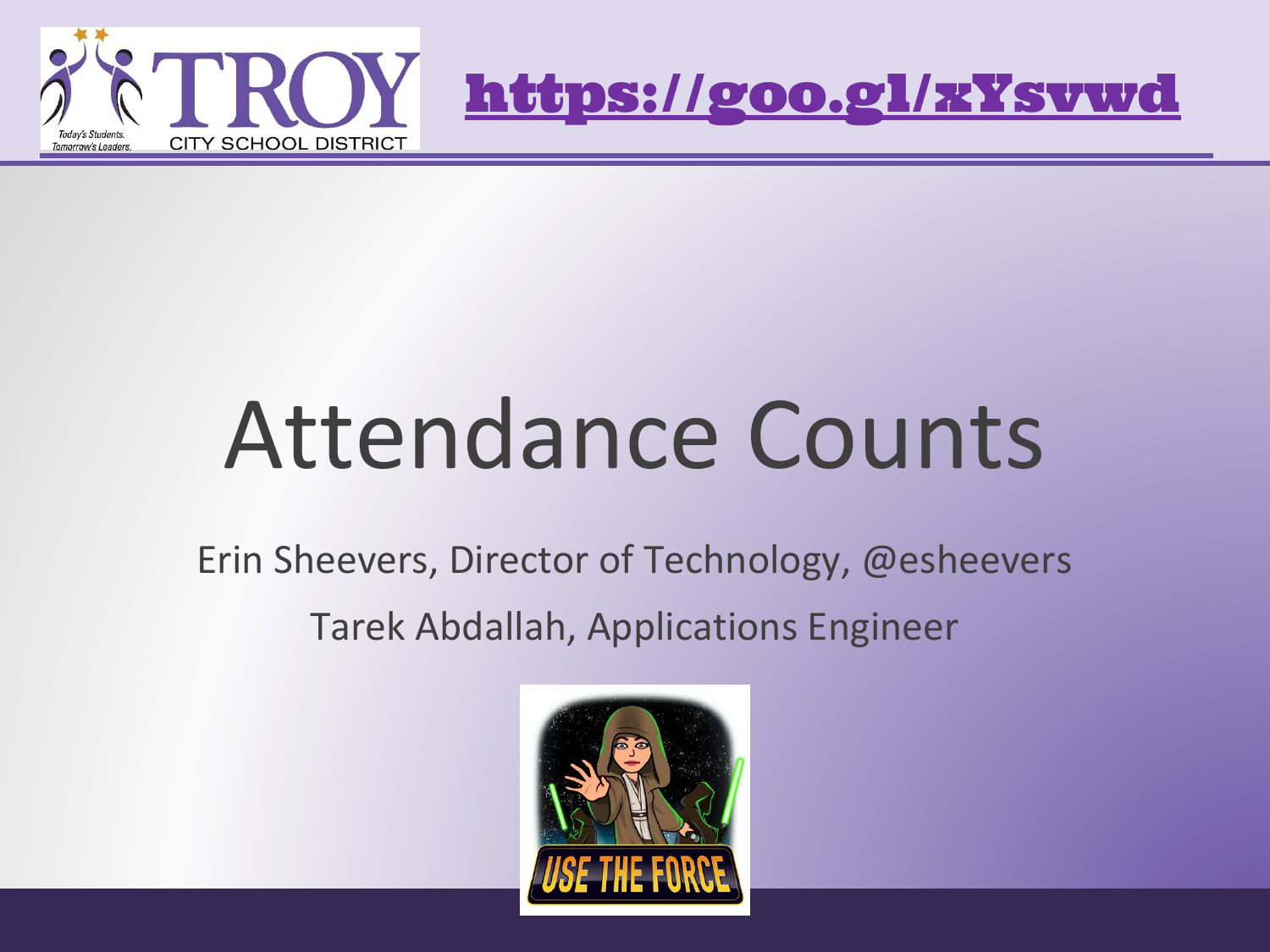

#### Chronic Absenteeism v Truancy- What is the difference?

- ➔ Chronic Absenteeism- Missing 10% of school- equivalent to 2 days per month, 18 days over a 180 day school year
- ➔ Truancy- refers only to unexcused absences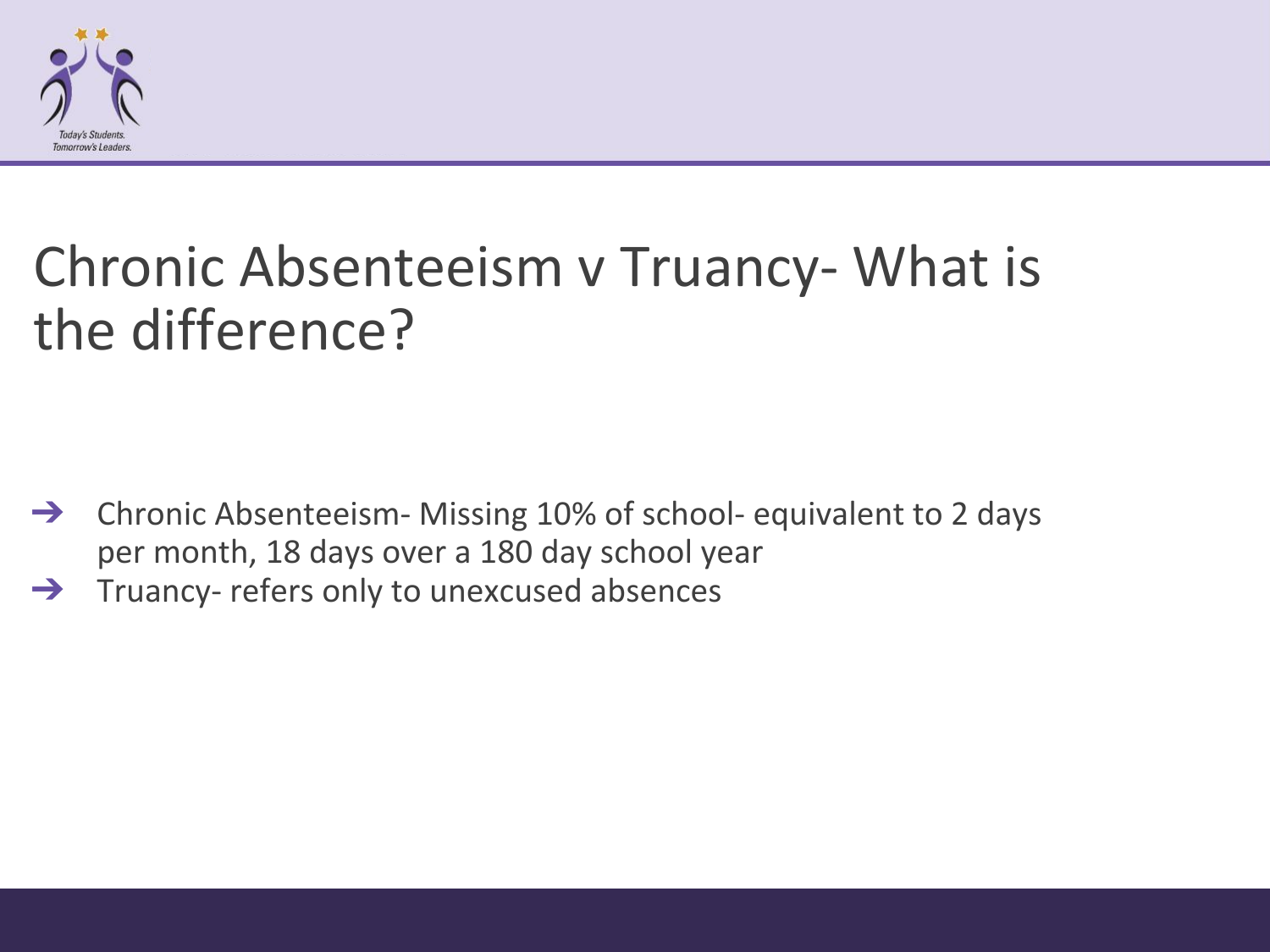

#### **Advancing Student Success By Reducing Chronic Absence**

Based on 15-16 CRDC Data….

8 Million Students in the nation were chronically absent, up 800,000 from 13-14

Chronic absenteeism is a pervasive challenge affecting the entire nation

44% of all high schools have high and extreme levels over chronic absenteeism- but don't overlook elementary schools

Schools with high levels of poverty are more likely to experience high and extreme chronic absence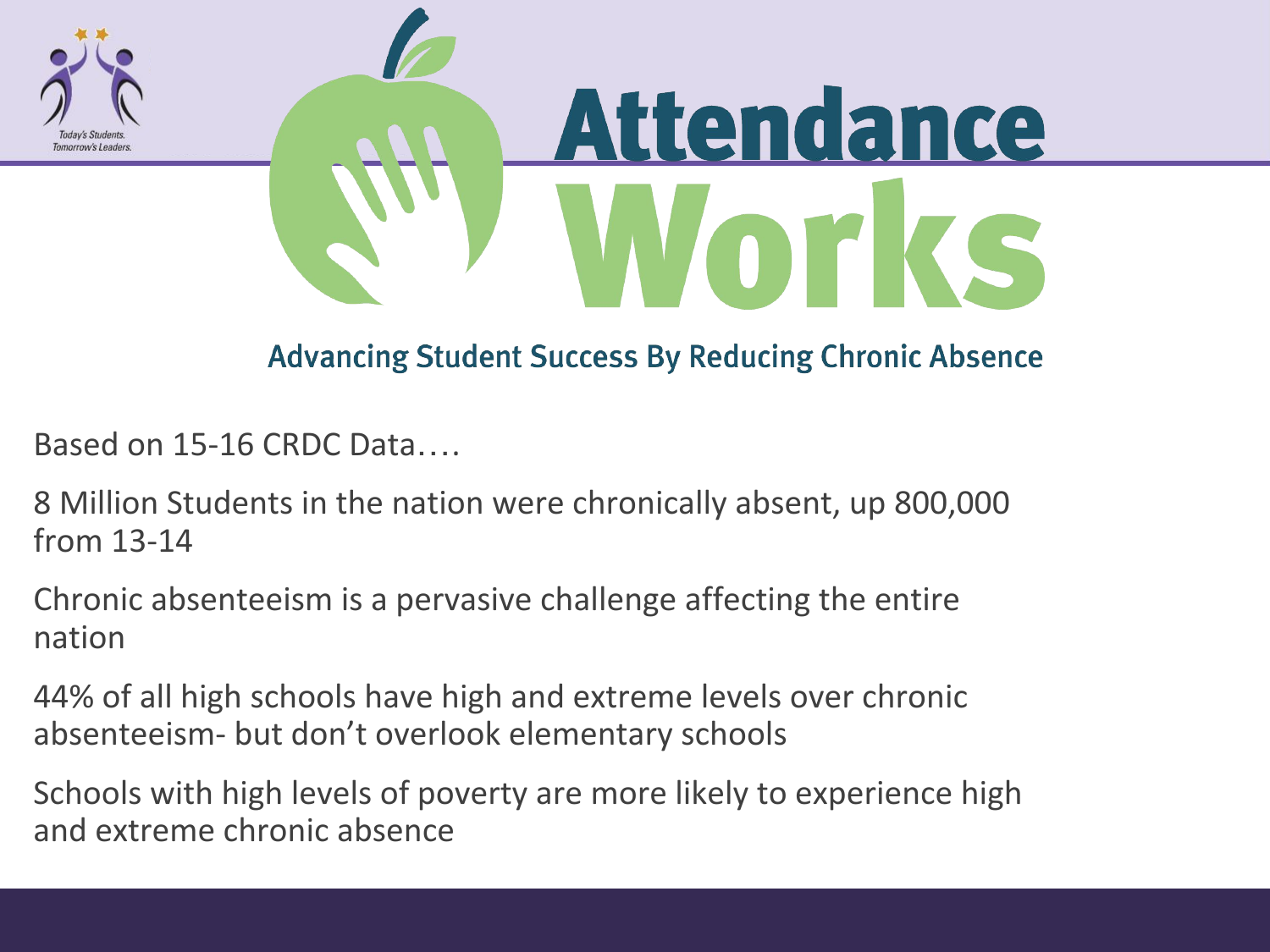

#### ESSA Attendance

For all Schools, measures of the percentage of students who miss 10% or more of the school year against long-term goals and measure of interim progress. This includes students in grades 1-12 enrolled for ten or more days during the school year who were absent over 10% of their enrollment (for any reason) and attended at least one day of school.

|                 | Did Not Meet State<br>Long-term Goal | Met State Long-term<br>Goal | <b>Exceeds State</b><br>Long-term Goal |
|-----------------|--------------------------------------|-----------------------------|----------------------------------------|
| Did not meet MP | 1                                    | <b>NA</b>                   | <b>NA</b>                              |
| Met lower MP    | 2                                    | $\overline{3}$              |                                        |
| Met Higher MP   | 3                                    | 4                           |                                        |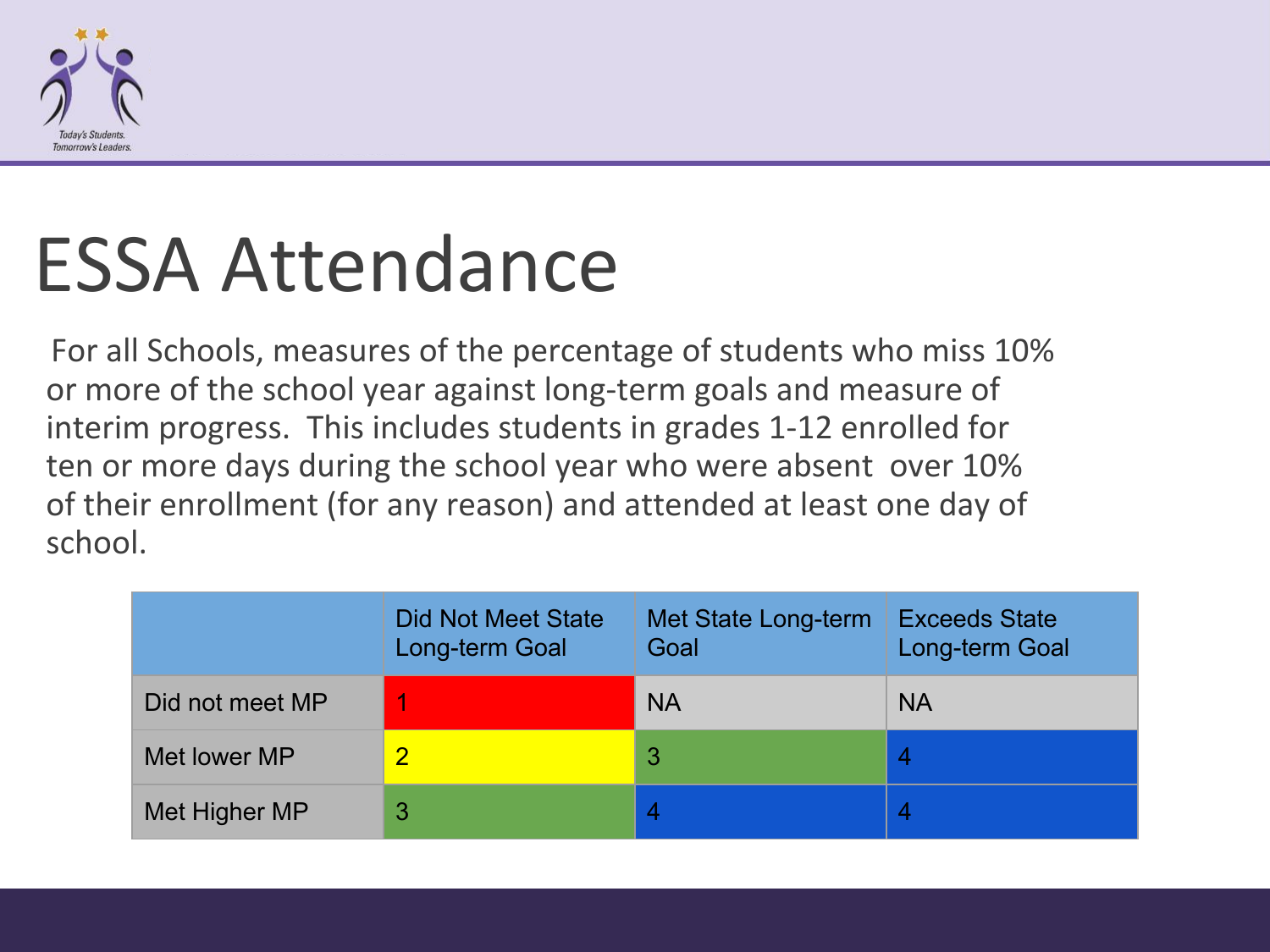



Chronic Absence across the United States, 15-16 School Year

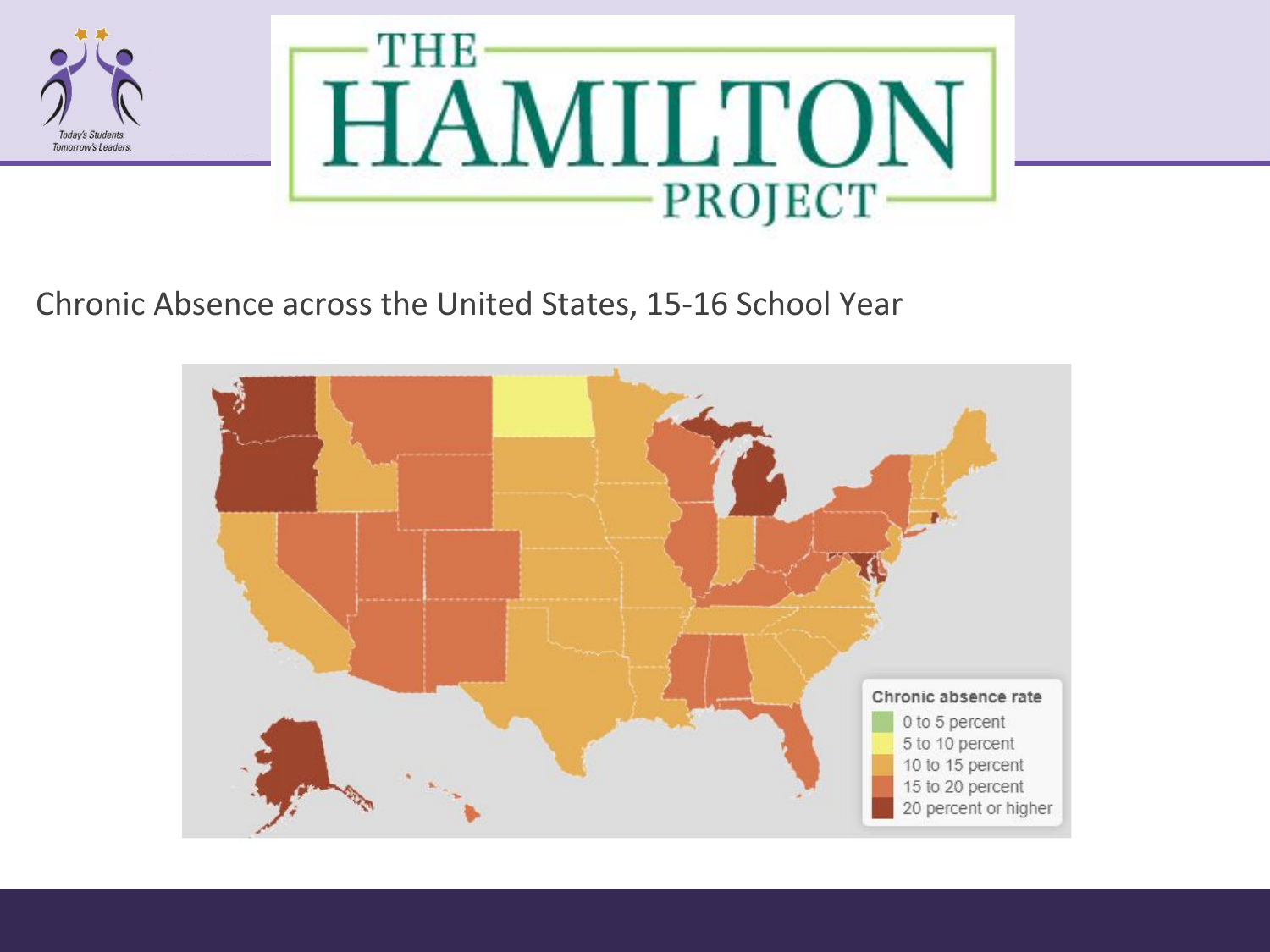

## Explore Hamilton Project

- Do I have a chronic absence problem? What makes me say this?
- What do the data say about the size and scope of my problem
- Who is most affected?
- Are there differences among schools?
- Is there a school in my district that has low chronic absence? What might explain that?
- What will I do when I return home?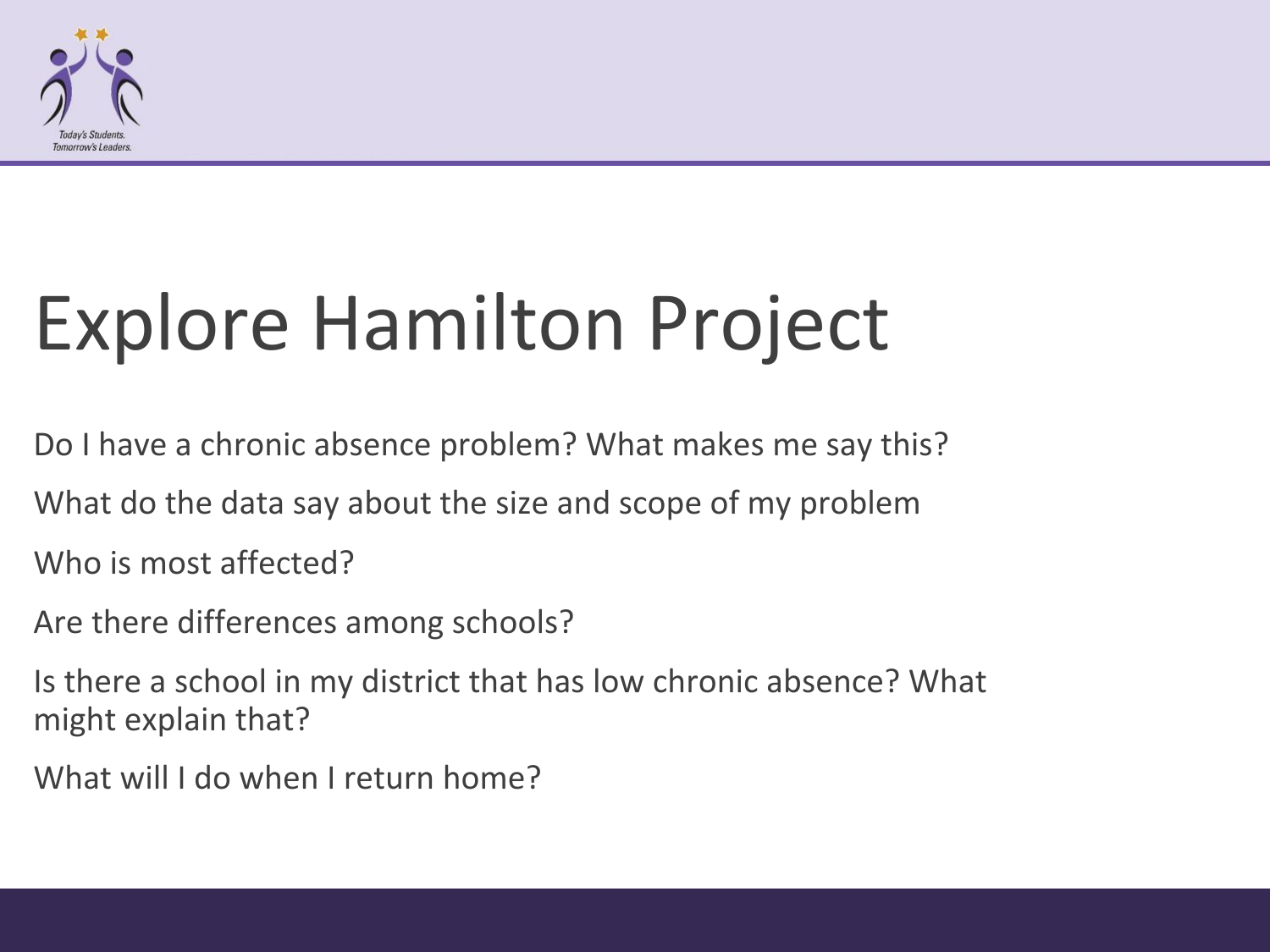

#### Next Steps….

Attendance Plan

Family Engagement

Resources:

Data Matters: Using Chronic Absence to Accelerate Action for Student SUCCESS by Hedy N. Chang, Lauren Bauer, and Vaughn Byrnes

Powerful Partnerships, A Teacher's Guide to Engaging Families for Student Success by Dr. Karen L. Mapp, Ilene Carver, and Jessica Lander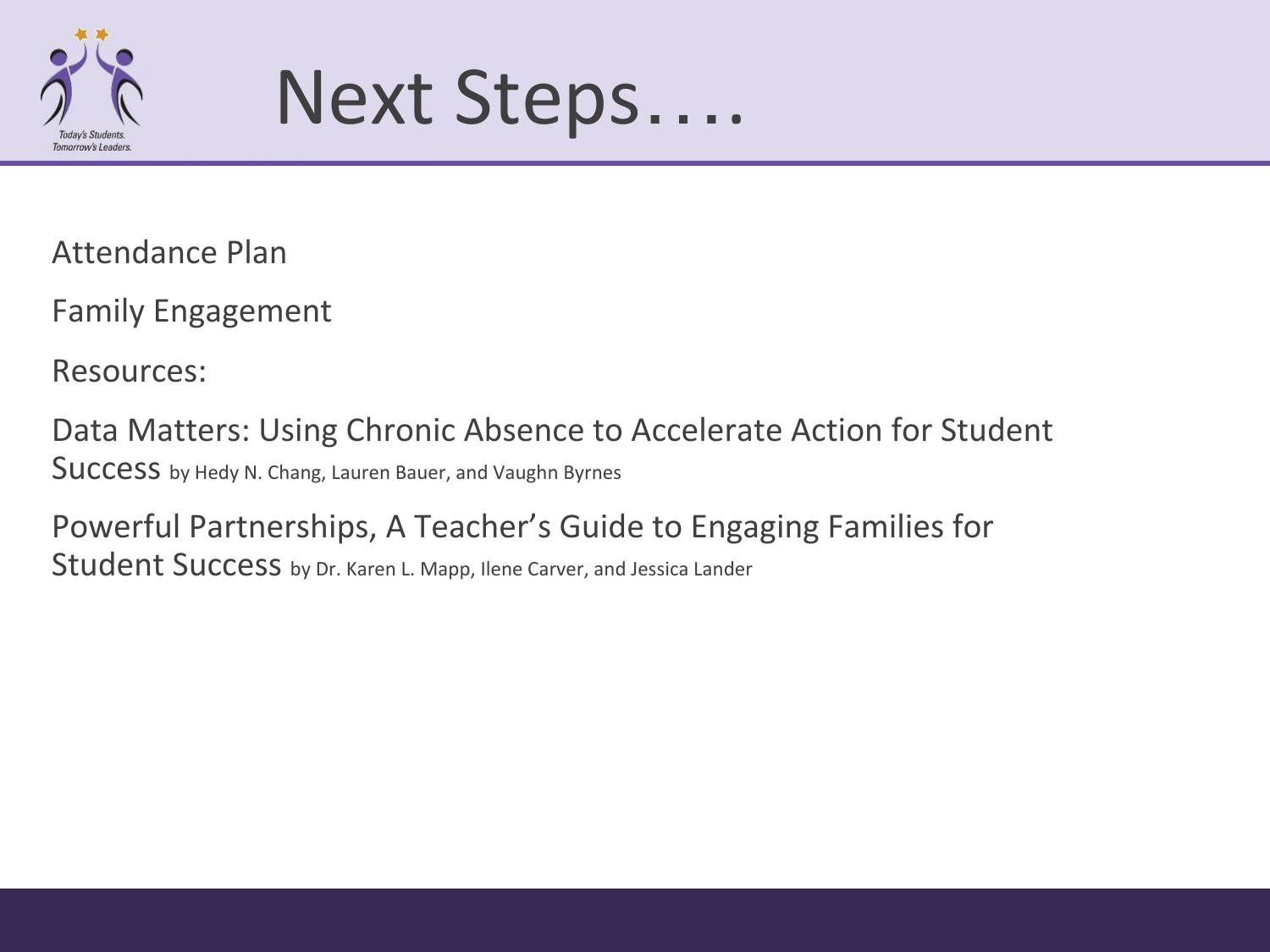